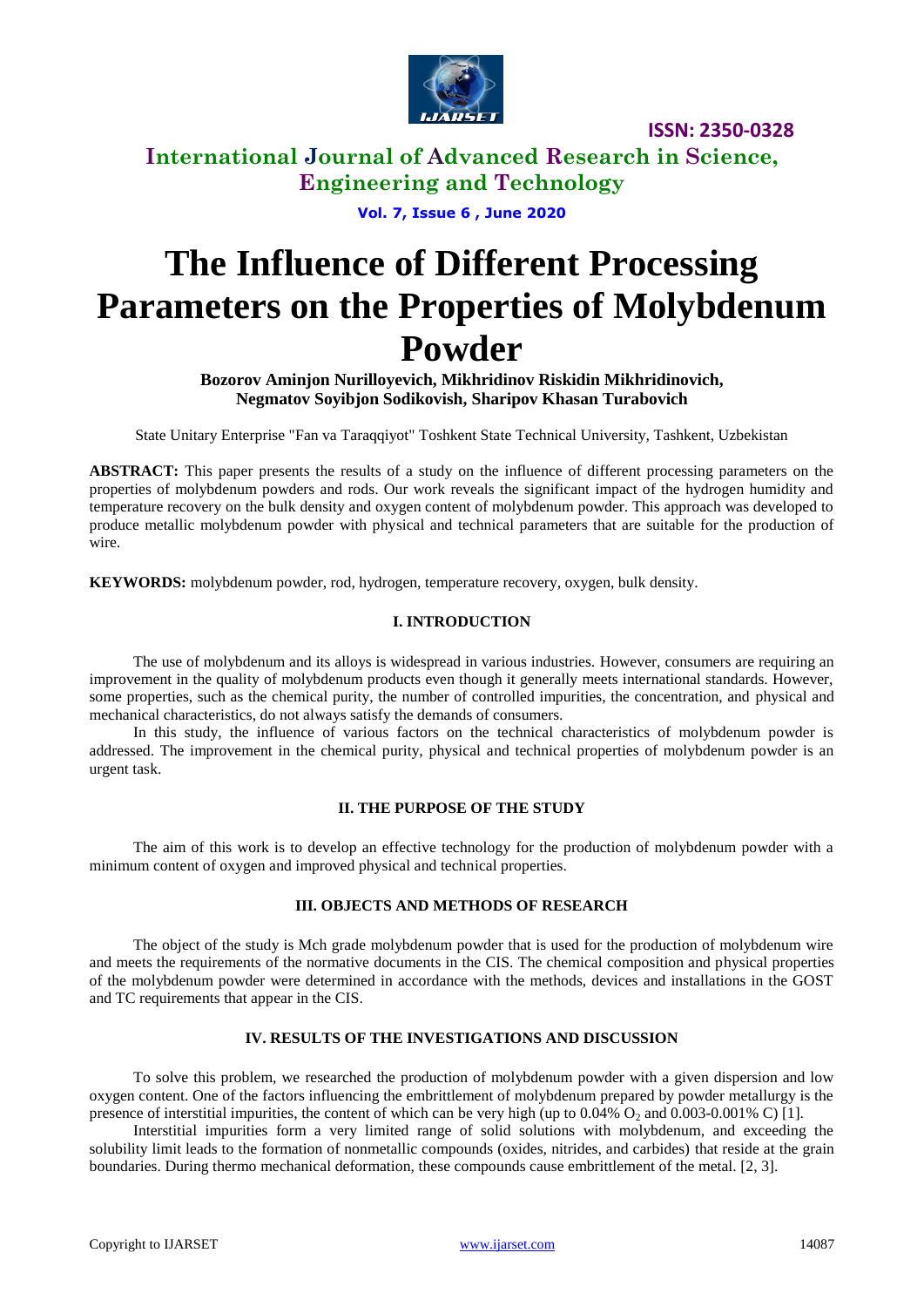

**ISSN: 2350-0328**

# **International Journal of Advanced Research in Science, Engineering and Technology**

## **Vol. 7, Issue 6 , June 2020**

Therefore, the improvement of the existing processes and development of new ones at different stages of the production of molybdenum metal powder is of primary importance. The goals include reducing the content of oxygen and other impurities and improving physical and technical properties of molybdenum metal powder.

We carried out preliminary studies to identify the causes of molybdenum metal powder contamination with impurities during the recovery and sifting processes.

It was found that the oxygen content of the molybdenum metal powder was high (in the range of 0.3% and above). To reduce the oxygen content in the molybdenum metal powder and improve its physical and technical properties, we investigated the influence of various factors.

We also investigated the effect of the humidity and temperature hydrogen recovery on the bulk density and oxygen content in the molybdenum powder.

The effect of humidity on the bulk density of the hydrogen and oxygen contents in the molybdenum powder was investigated as follows.

Molybdenum dioxide was reduced to metal powder in a muffle furnace or multitubular DB-111A and STN 1.6 furnace using regenerated hydrogen. However, during the production of the molybdenum powder, oxygen was detected. Therefore, it became necessary to check the quality of the hydrogen entering the recovery furnace after regeneration.

The recovery furnace that was used for the production of the molybdenum metal powder was completed with the installation of hydrogen regeneration capability. The recovery furnace "froze" the water vapour in the processed hydrogen. Freon was used as the cooling reagent. However, setting produces the best drying of hydrogen with a dew point of -30 °C, which does not produce reaction conditions for optimal recovery. Therefore, there was a need for additional drying of the hydrogen after freezing the water vapour and bringing the dew point to -40 °C.

We used synthetic zeolite, natural zeolite and alumina as adsorbents for further dehydration.

As a result of tests carried out under industrial conditions, we found that the best adsorbent for water vapour was from the spent hydrogen in artificial zeolite. The artificial zeolite worked as an adsorber 4 days after its regeneration (water vapour was removed from the zeolite by passing hot air), and it was then cooled to -40 °C.

The hydrogen humidity was determined three times per shift. Samples were taken periodically from the powder after the humidity screening and averaged to determine their bulk density and oxygen content. The obtained data are summarized in the Table below.

|                       | Dew point, $^{\circ}C$ |       |       |       |       |       |       |      |       |
|-----------------------|------------------------|-------|-------|-------|-------|-------|-------|------|-------|
|                       | $-50$                  | $-45$ | -40   | -35   | -30   | $-25$ | $-22$ | -16  | ز -   |
| Oxygen content, $\%$  | 0.03                   | 0,05  | 0,05  | 0.06  | 0.12  | 0,12  | 0.14  | 0.28 | 0,58  |
| Bulk density, $g/cm3$ | .000                   | 1,043 | 1,049 | 1.085 | 1,140 | 1,151 | 1,170 |      | 1,241 |

Table

The oxygen content and the bulk density of molybdenum powder as a function of the hydrogen humidity

The table shows that the bulk density of the powder and content of oxygen is a function of the hydrogen humidity. The drier the hydrogen was that entered the recovery furnace, the lower the oxygen content and the bulk density of the powder.

The effect of the temperature recovery on the reduction of the oxygen content and the bulk density of the molybdenum metal powder was studied in a two-zone muffle furnace. This furnace allows the recovery temperature to be raised to 150-200 °C, which is consistent with the technology used to produce the existing Mch grade molybdenum. A boat was filled with carefully characterized molybdenum dioxide, charged into the hot zone of the furnace and maintained for 6 hours. After cooling, the metal powder was discharged and screened through a 180 silk mesh. The oxygen content and bulk density were also analysed. The oxygen content in the metal powder decreased compared with that of the standard Mch grade powder from 0.3 to 0,1-0,08%. Raising the recovery temperature significantly changed the properties of the powder. Standard metallic Mch grade molybdenum powder generally consists of particles with an average diameter (according to Fisher) of 2-4 microns; after it was reconstituted in a two-zone furnace, the average diameter was 8-10 microns. The bulk density of these powders was  $1,74$ -1,95 g/cm<sup>3</sup>.

The resulting batch of bars (from the coarse powder) was deformed during rotational forging and drawing and did not experience brittle fracture. At the same time, the high recovery temperature (1050-1100  $^{\circ}$ C) and increasing recovery time contributed to the improved removal of the fusible impurities.